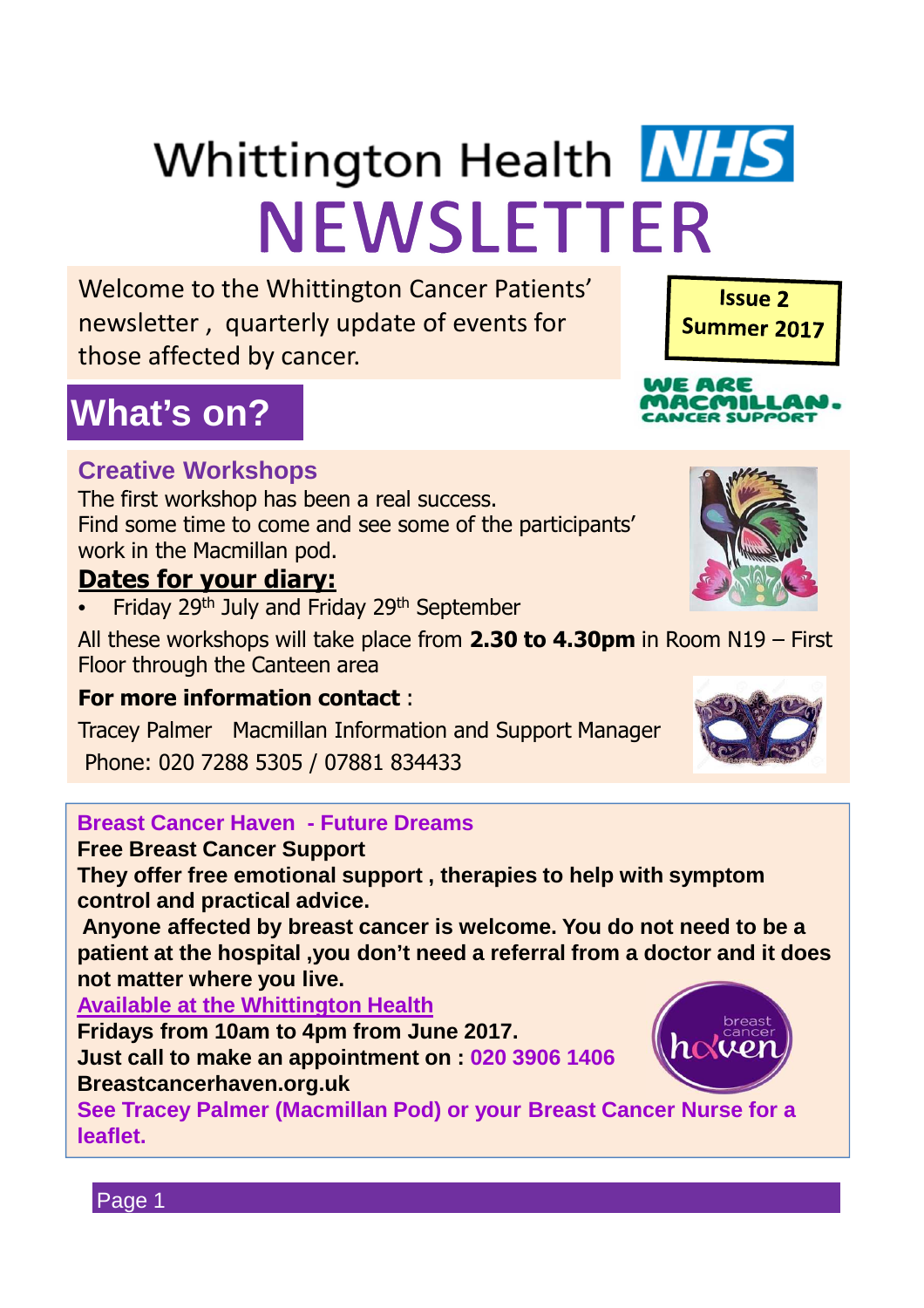## **HEALTH AND WELL-BEING**

#### **Tottenham Hotspur Foundation in partnership with Macmillan have been supporting cancer patients.**

#### **Walking Group**

Walking Group is ongoing. It is not late to join. Come and meet the group at Highgate Station every Wednesday at 1.30, next to the Ticket Office area. For further information, contact Tracey (Macmillan Hub) and Katrina Heal on 07770929925.

#### **MOVE4YOU : Cancer Physical Activity Programme**

This programme will be led by specialist physical activity instructors who will support you through the 12 sessions- step by step.

To sign to MOVE4YOU, please ask a form to your specialist nurse or Tracey Palmer at the Macmillan pod and fill in your details and the form to your GP, CNS or AHP Department

On 24<sup>th</sup> April, we were invited at White Hart Lane Stadium by the Tottenham Hotspur Foundation in partnership with Macmillan Cancer Support to an afternoon of celebration and activity to honour 600 people who have participated in the Macmillan Move4You Programme (formerly known as ACE). It was a true success. Patients shared their experiences. We were involved in a few physical activities and we share a beautiful cake.



## **Gentle foot and hand massage**

Sessions are on Tuesday afternoons from 1 to 3pm in the Chemo Suite.

Book an appointment with Helen(4th Floor- Chemo Unit) Phone Helen Ormiston: 02072883192

Booking essential as limited number of appointments

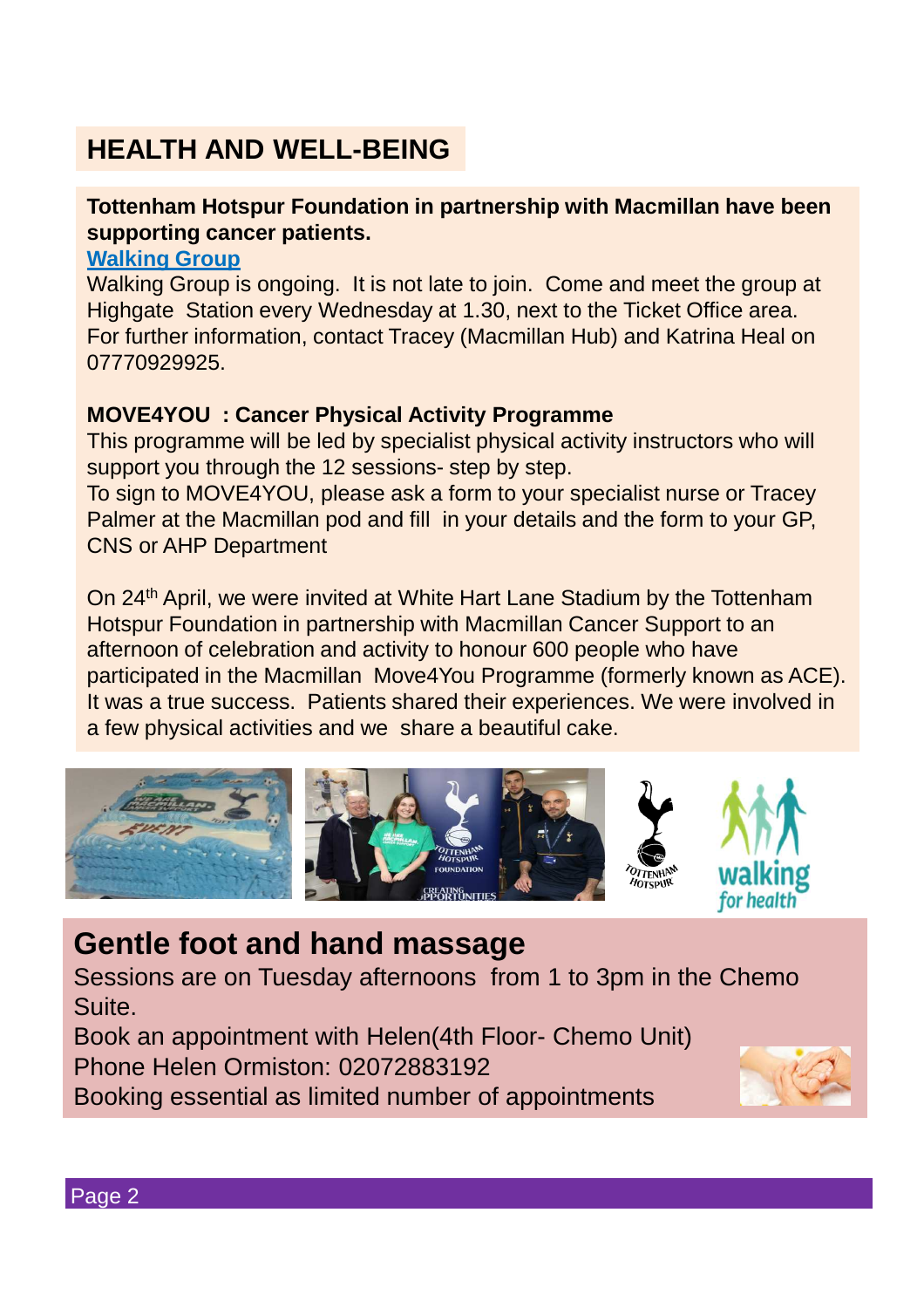## **Support Group from June to December 2017**

The Support Group takes place once a month .

Families, carers and friends are welcome. It is an opportunity for you to meet and talk to others who can understand what you are going through. Sometimes, you have a guest speaker who focuses on specific topics. Come and join us on Monday 19<sup>th</sup> June at the Education Centre in Room1 from 6-8pm

Other dates for your diary :

| 24/07/17 | 21/08/17 | 18/09/17 |
|----------|----------|----------|
| 23/10/17 | 20/11/17 | 18/12/17 |

For more information, contact Patricia Booth. Phone: 020 7288550/07881 834433 Email : patricia.booth@nhs.net

## **Look Good Feel Better MASTERCLASS: 3rd August**

Boost your confidence with a complementary group skincare and makeup Masterclass. Next workshop will take place on 3rd August in Room 19 (First floor – through Canteen area) from 10.30 -12.30 To book a place, please contact :

Elizabeth TAMUFOR :

07867 372 712







### **Date for your diary**:

Thursday 2nd November 2017 : Look Good Feel Better Workshop 10.30-12.30pm in Room 19 (First Floor through Canteen area)